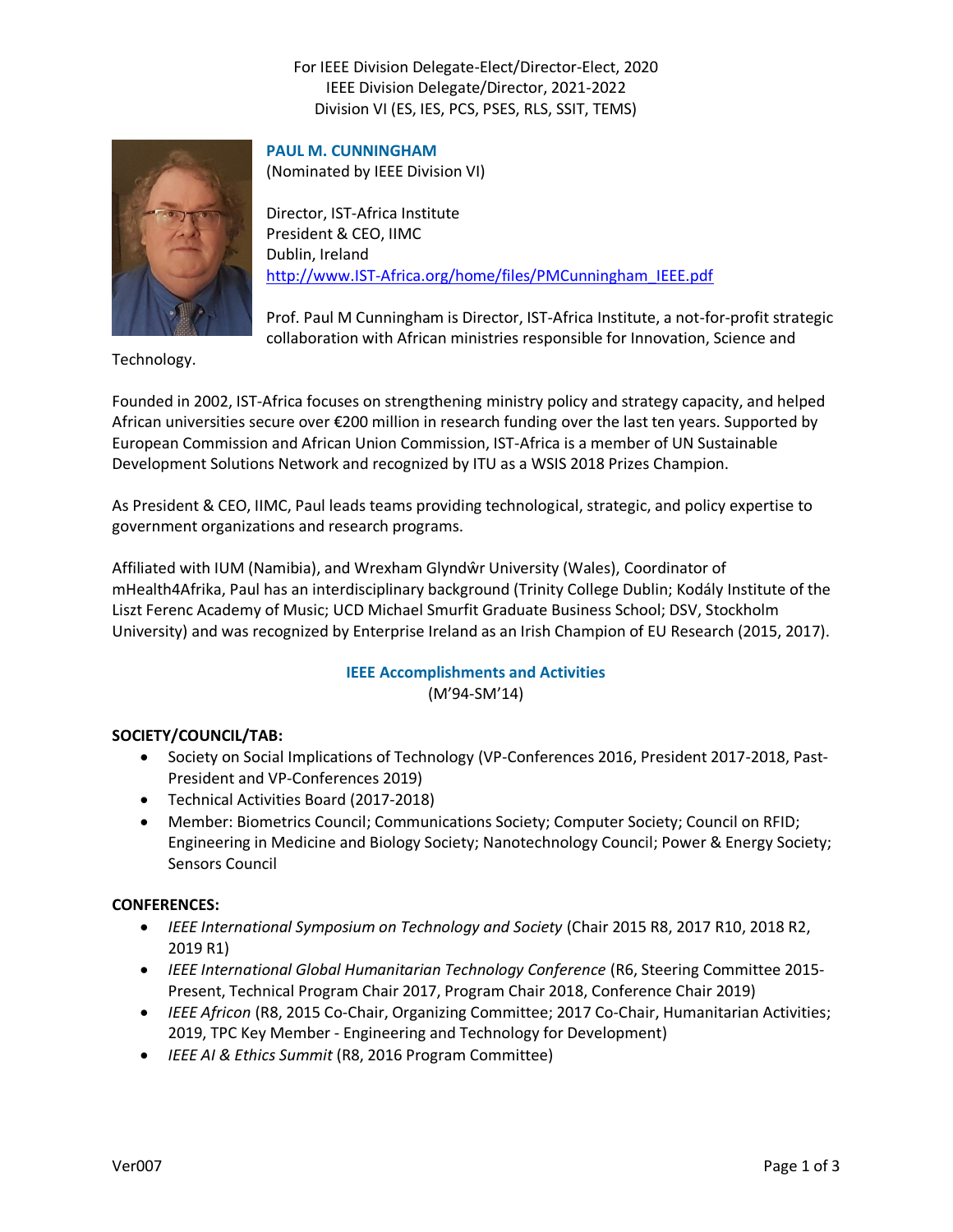#### **PUBLICATIONS:**

- Associate Editor
	- o *IEEE Technology and Society Magazine* (2015)
	- o *IEEE Access* (2018-Present)

### **COMMITTEES/BOARDS:**

- Humanitarian Activities (Projects Chair 2016-2017, HAC Chair 2018, Past HAC Chair 2019)
- Global Public Policy (2017-2018)
- 2017 TAB Ad-hoc on DIG ONCE (Vice-Chair)
- 2017 TAB Ad-Hoc on North and South Poles (Vice-Chair)

### **CHAPTER/SECTION/REGION:**

- IEEE UK and Ireland SSIT Chapter (Chair, 2013-Present)
- IEEE R8 Humanitarian Activities Committee (Advisor 2019)

### **Other IEEE Activities:**

- Founder/Chair, IEEE SSIT IST-Africa SIGHT (R8, 2015-Present)
- Member, SSIT Standards Committee (2018-Present)
- SSIT Distinguished Lecturer (R8, 2015-Present)
- VoLT Program (Graduate 2016, Mentor 2018)
- Industry Ambassador for Ireland (2016-2017)

As SSIT President, I enjoyed working with TAB colleagues to strengthen collaboration and visibility and impact of SSIT and Division VI. During my term, SSIT secured approval as a Standards Sponsor, established a Standards Committee (P7000 Series), and secured approval of *IEEE Transactions on Technology and Society*.

During my term as HAC Chair, IEEE applied for Consultative Status with UN ECOSOC, carried out a comprehensive Sustainable Development Landscape Analysis and established processes and partnerships to further strengthen capacity and impact of IEEE volunteers and dramatically increase IEEE's international visibility and influence in the Sustainable Development space.

### **Statement**

IEEE has enormous capacity to achieve wide social impact through its global reach, technical breadth and contributions to Global Standards, Public Policy, Sustainable Development, Continuing Education and Certification, and Ethics in Technology.

Division VI Societies have a key role to play through our expertise addressing critical engineering, scientific and technology related "soft-skills" gaps. While as Division VI Director, I will continue to support collaboration and capacity building across TAB, an equally important opportunity is building a strategic partnership with MGA to demonstrate our value proposition to the many IEEE members who are not Society members. Contributing to capacity building through Regional Meetings and Conferences will showcase our talents and provide opportunities to grow membership and revenues.